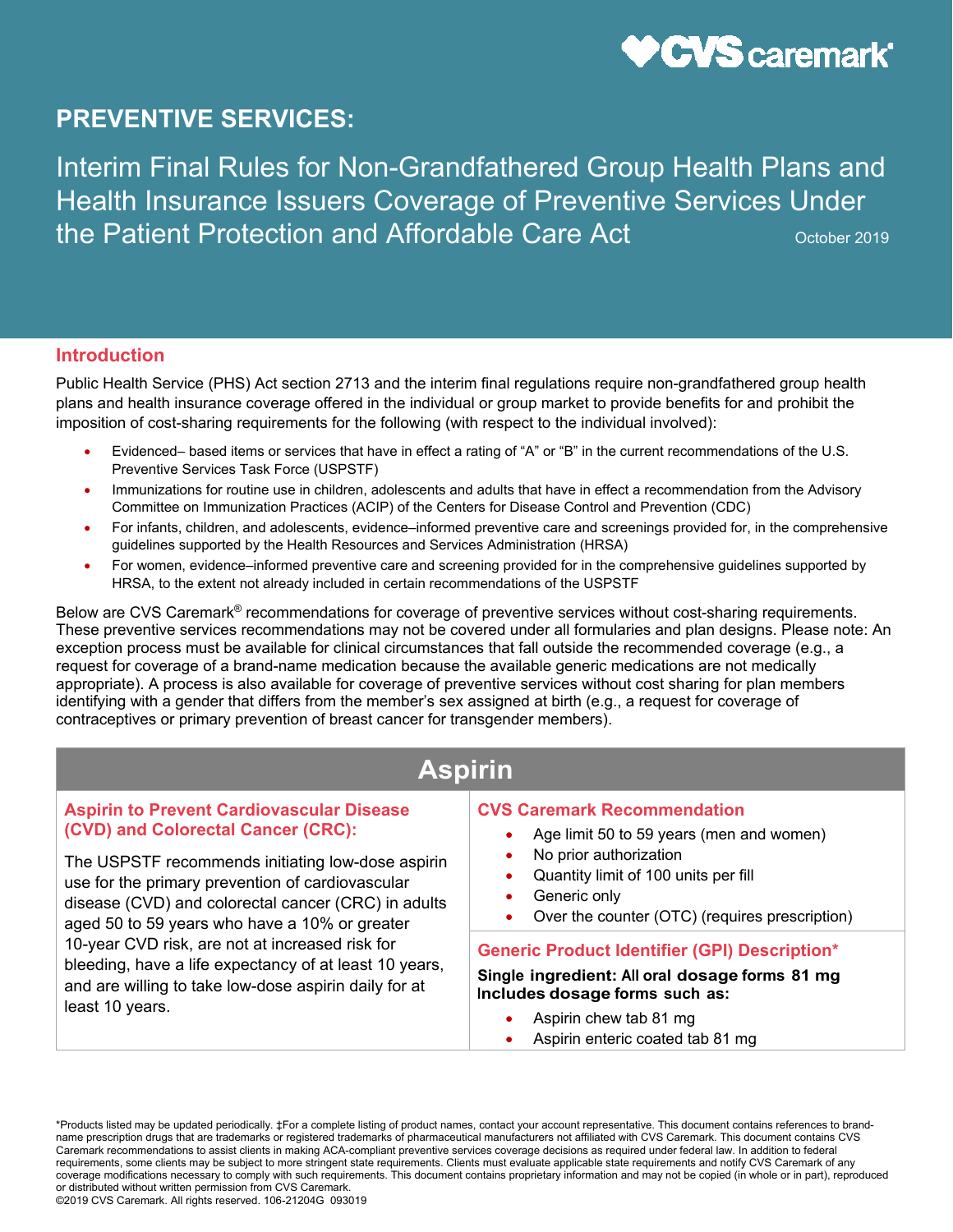# **Aspirin (cont.)**

### **Aspirin to Prevent Morbidity and Mortality From Preeclampsia: Women**

The USPSTF recommends the use of low-dose aspirin (81 mg/day) as preventive medication after 12 weeks of gestation in women who are at high risk for preeclampsia.

#### **CVS Caremark Recommendation**

- Females or members capable of pregnancy
- Age limit 12 to 59 years
- No prior authorization
- Quantity limit of 100 units per fill
- Generic only
- OTC (requires prescription)

#### **GPI Description\***

#### **Single ingredient: All oral dosage forms 81 mg Includes dosage forms such as:**

- Aspirin chew tab 81 mg
- Aspirin enteric coated tab 81 mg

# **Oral Fluorides**

## **Chemoprevention of Dental Caries (Cavities)**

The USPSTF recommends that primary care clinicians prescribe oral fluoride supplementation at currently recommended doses to preschool children older than six months of age whose primary water source is deficient in fluoride.

#### **CVS Caremark Recommendation**

- Age limit ≤ five years
- No prior authorization
- No quantity limit
- Brand and generic
- Rx products only

### **GPI Description\***

#### **Single ingredient: Oral dosage forms ≤ 0.5 mg**

- Sodium fluoride chew tab 0.25 mg 0.5 mg
- Sodium fluoride soln 0.125 mg/drop & 0.25 mg/drop
- Sodium fluoride soln 0.25 mg/0.6 mL
- Sodium fluoride soln 0.5 mg/mL
- Sodium fluoride tab 0.5 mg

# **Folic Acid**

### **Supplementation with Folic Acid**

The USPSTF recommends that all women planning or capable of pregnancy take a daily supplement containing 0.4 mg to 0.8 mg (400 mcg to 800 mcg) of folic acid.

#### **CVS Caremark Recommendation**

- Females or members capable of pregnancy
- Age limit ≤ 55
- No prior authorization
- Quantity limit 100 units per fill
- Generic only
- OTC (requires prescription)

### **GPI Description\***

#### **Single ingredient**

- Folic acid tab 0.4 mg & 0.8 mg
- Folic acid cap 0.8 mg

\*Products listed may be updated periodically. ‡For a complete listing of product names, contact your account representative. This document contains references to brandname prescription drugs that are trademarks or registered trademarks of pharmaceutical manufacturers not affiliated with CVS Caremark. This document contains CVS Caremark recommendations to assist clients in making ACA-compliant preventive services coverage decisions as required under federal law. In addition to federal requirements, some clients may be subject to more stringent state requirements. Clients must evaluate applicable state requirements and notify CVS Caremark of any coverage modifications necessary to comply with such requirements. This document contains proprietary information and may not be copied (in whole or in part), reproduced or distributed without written permission from CVS Caremark.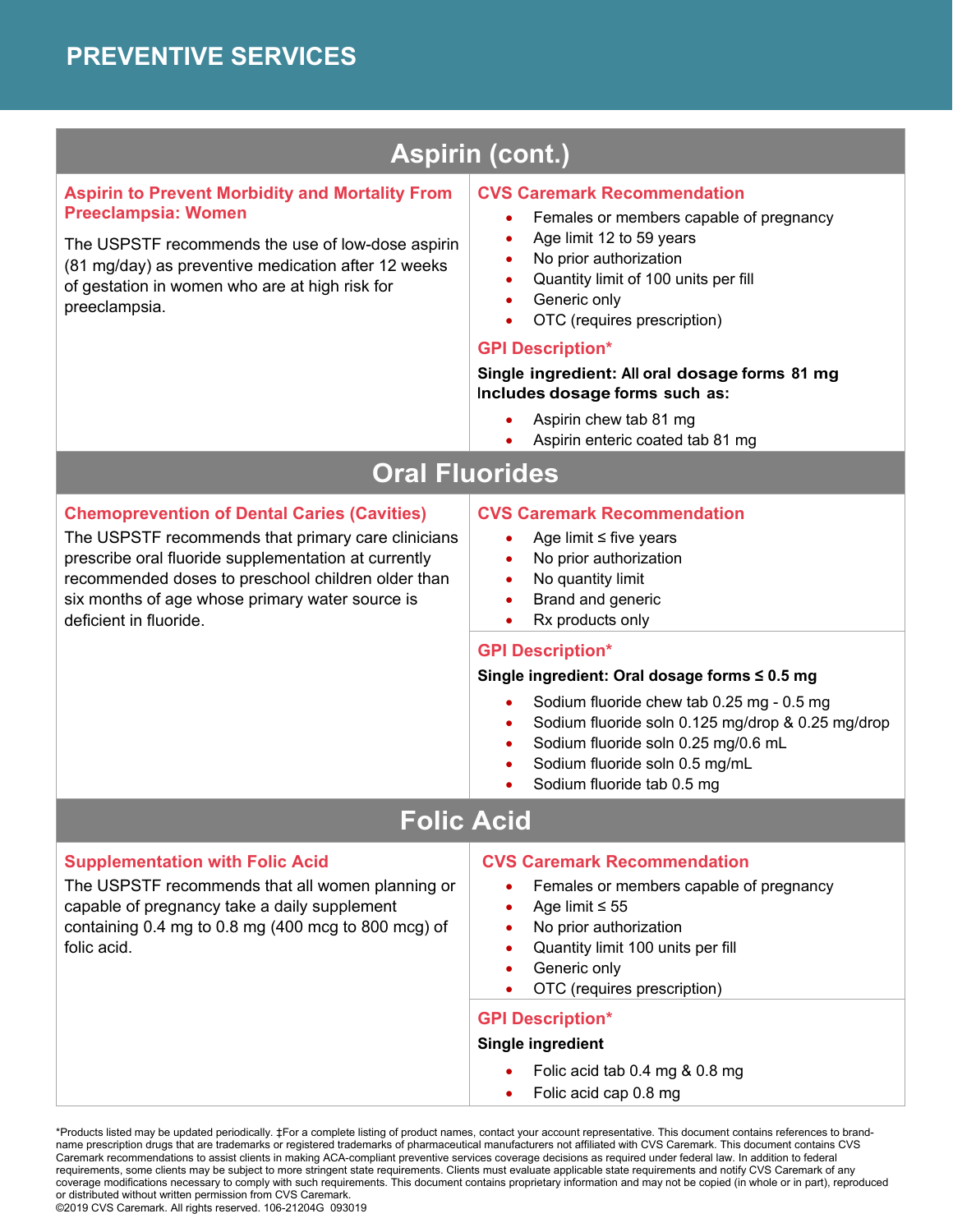# **Tobacco Cessation**

#### **Adults who are not pregnant:**

The USPSTF recommends that clinicians ask all adults about tobacco use, advise them to stop using tobacco, and provide behavioral interventions and U.S. Food and Drug Administration (FDA)–approved pharmacotherapy for cessation to adults who use tobacco.

#### **CVS Caremark Recommendation**

- No prior authorization of tobacco cessation products
- Limit of 168 day supply of each product in one year of treatment
- Coverage includes generic nicotine replacement products (nicotine patch, gum and lozenges), brand Nicotrol (inhaler system), brand Nicotrol NS (nasal spray), brand Chantix and generic Zyban
- Generics and single source brands
- Brands until generics become available
- Rx or OTC (requires prescription)

#### **GPI Description\***

- Bupropion HCl tab SR 12hr 150 mg
- Nicotine TD patch 24 hr 21 mg, 14 mg & 7 mg/24hr
- Nicotine polacrilex gum 2 mg & 4 mg
- Nicotine polacrilex lozenge 2 mg & 4 mg
- Nicotine inhaler system 10 mg (4 mg delivered) – Nicotrol brand
- Nicotine nasal spray 10 mg/mL (0.5 mg/spray) – Nicotrol NS brand
- Varenicline tartrate tab 0.5 mg (base equiv) & 1 mg (base equiv)
	- Chantix brand
- Varenicline tartrate tab 0.5 mg X 11 tabs & 1 mg X 42 pack
	- Chantix brand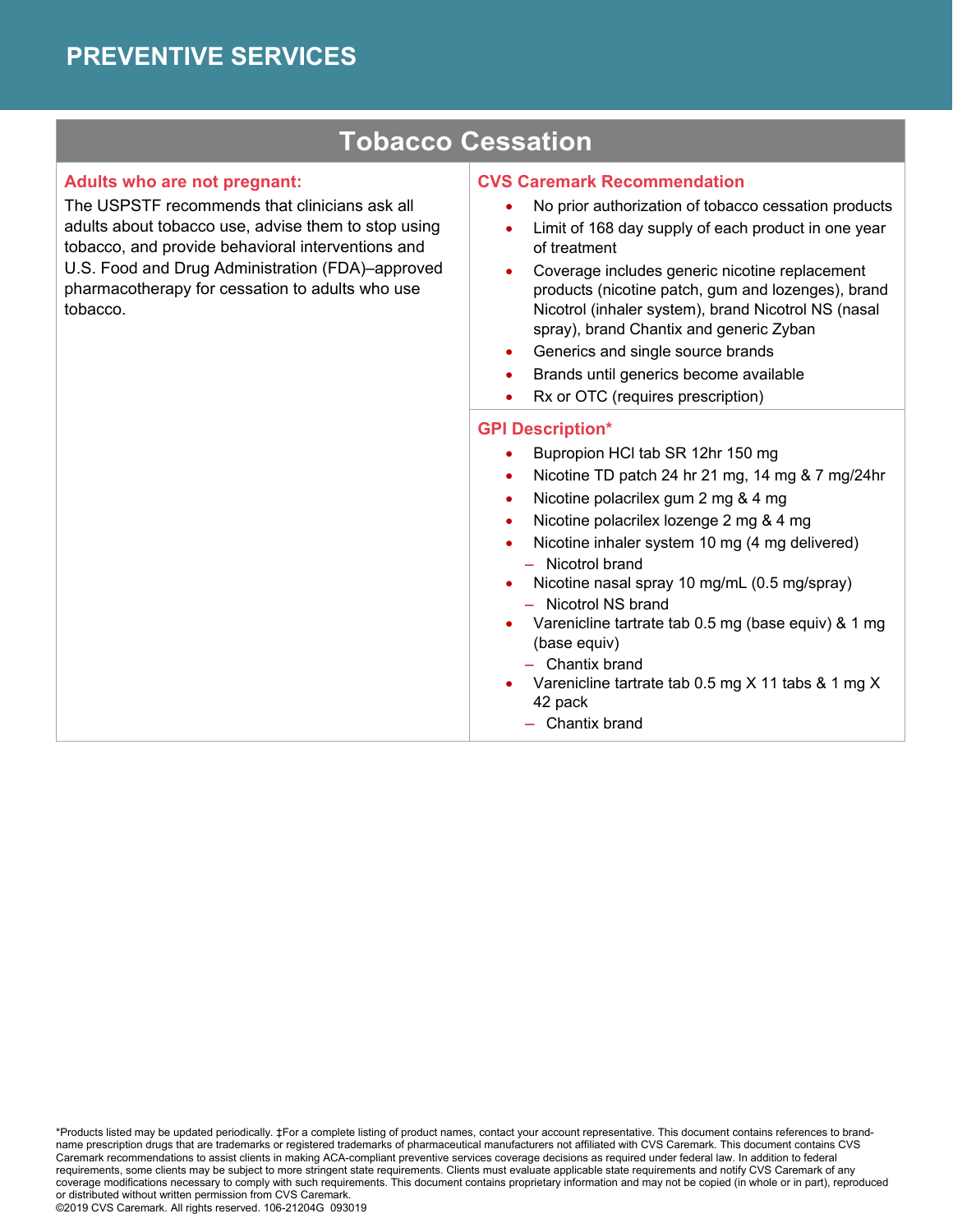# **Immunizations**

#### **Immunizations: Vaccines**

The USPSTF recommends immunizations for routine use in children, adolescents and adults that are recommended by the Advisory Committee on Immunization Practices of the Centers for Disease Control and Prevention (CDC) on the CDC Immunization Schedules.

#### **CVS Caremark Recommendation**

- Children birth through age 18
- Adults covered age  $\geq 19$
- Rx only
- Plans may choose to cover vaccines under the medical or pharmacy benefit
- If plans cover under the pharmacy benefit any vaccines which appear on the Immunization Schedules of the CDC, then the non-grandfathered or new start plans should apply \$0 copay for these vaccines‡

http://www.cdc.gov/mmwr/preview/mmwrhtml/su6201a1.htm

No prior authorization

#### **Children:**

- Diphtheria, Tetanus, Pertussis
- Haemophilus Influenzae Type B
- Hepatitis A
- Hepatitis B
- Human Papillomavirus
- Inactivated Poliovirus
- Influenza
- Measles, Mumps, Rubella
- Meningococcal
- Pneumococcal
- Rotavirus
- Varicella

### **Adults:**

Immunization vaccines for adults. Doses, recommended ages and recommended populations vary:

- Hepatitis A
- Hepatitis B
- Herpes Zoster
- Human Papillomavirus
- Influenza
- Measles, Mumps, Rubella
- Meningococcal
- Pneumococcal
- Tetanus, Diphtheria, Pertussis
- Varicella

<sup>\*</sup>Products listed may be updated periodically. ‡For a complete listing of product names, contact your account representative. This document contains references to brandname prescription drugs that are trademarks or registered trademarks of pharmaceutical manufacturers not affiliated with CVS Caremark. This document contains CVS Caremark recommendations to assist clients in making ACA-compliant preventive services coverage decisions as required under federal law. In addition to federal requirements, some clients may be subject to more stringent state requirements. Clients must evaluate applicable state requirements and notify CVS Caremark of any coverage modifications necessary to comply with such requirements. This document contains proprietary information and may not be copied (in whole or in part), reproduced or distributed without written permission from CVS Caremark.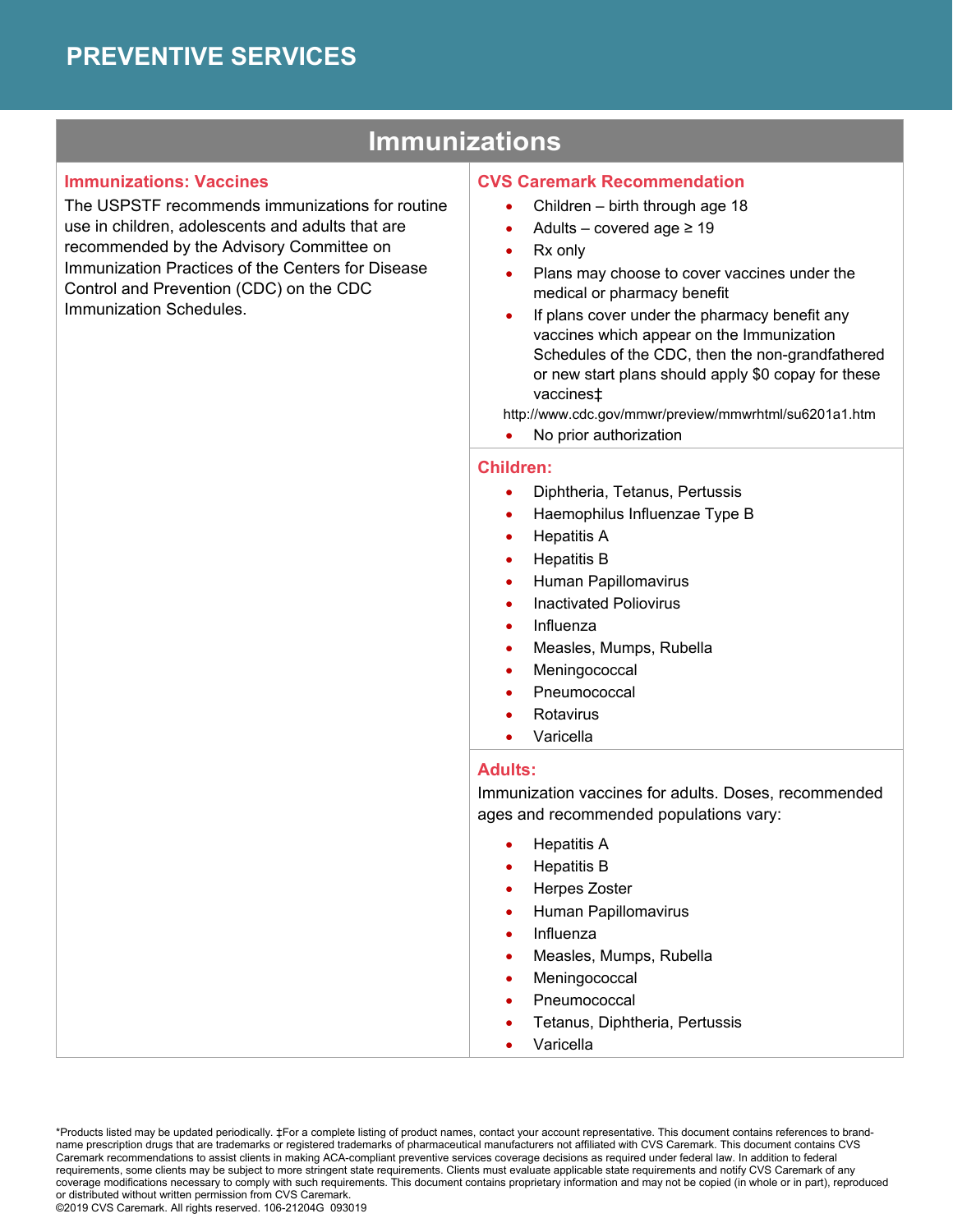## **Bowel Preparation Medications**

### **Screening for Colorectal Cancer**

The USPSTF recommends screening for colorectal cancer (CRC) using fecal occult blood testing, sigmoidoscopy or colonoscopy, in adults, beginning at age 50 years and continuing until age 75 years.

Since colonoscopy is an option for screening, and adequate bowel preparation is required prior to the procedure, coverage of medications that will provide adequate preparation should be provided.

#### **CVS Caremark Recommendation**

- Age limit 50 through 74 years (men and women)
- No prior authorization or quantity limits
- Rx only
- Generics and single source brands
- Generics are in *italics*. Brand-names are CAPITALIZED
- **•** Brands until generics become available

#### **GPI Description\***

- CLENPIQ
- MOVIPREP
- PLENVU
- PREPOPIK
- SUPREP
- *Gavilyte-H Kit*
- *Peg-Prep Kit*

## **Statins**

#### **Statin Use for the Primary Prevention of Cardiovascular Disease (CVD) in Adults:**

The USPSTF recommends that adults without a history of CVD (ie, symptomatic coronary artery disease or ischemic stroke) use a low- to moderatedose statin for the prevention of CVD events and mortality when all of the following criteria are met: 1) they are aged 40 to 75 years;

2) they have 1 or more CVD risk factors (ie,

dyslipidemia, diabetes, hypertension, or smoking); and 3) they have a calculated 10-year risk of a cardiovascular event of 10% or greater.

#### **CVS Caremark Recommendation**

- Age limit 40 to 75 years (men and women)
- No prior authorization
- No quantity limit
- Generic only
- Only low to moderate intensity statins
- $\bullet$  Rx

#### **GPI Description\***

**Generic low to moderate intensity statinsincludes the following strengths:**

- Atorvastatin 10 mg, 20 mg
- Fluvastatin 20 mg, 40 mg
- Fluvastatin ER 80 mg
- Lovastatin 10 mg, 20 mg, 40 mg
- Pravastatin 10 mg, 20 mg, 40 mg, 80 mg
- Rosuvastatin 5 mg, 10 mg
- $\bullet$  Simvastatin 5 mg, 10 mg, 20 mg, 40 mg

\*Products listed may be updated periodically. ‡For a complete listing of product names, contact your account representative. This document contains references to brandname prescription drugs that are trademarks or registered trademarks of pharmaceutical manufacturers not affiliated with CVS Caremark. This document contains CVS Caremark recommendations to assist clients in making ACA-compliant preventive services coverage decisions as required under federal law. In addition to federal requirements, some clients may be subject to more stringent state requirements. Clients must evaluate applicable state requirements and notify CVS Caremark of any coverage modifications necessary to comply with such requirements. This document contains proprietary information and may not be copied (in whole or in part), reproduced or distributed without written permission from CVS Caremark.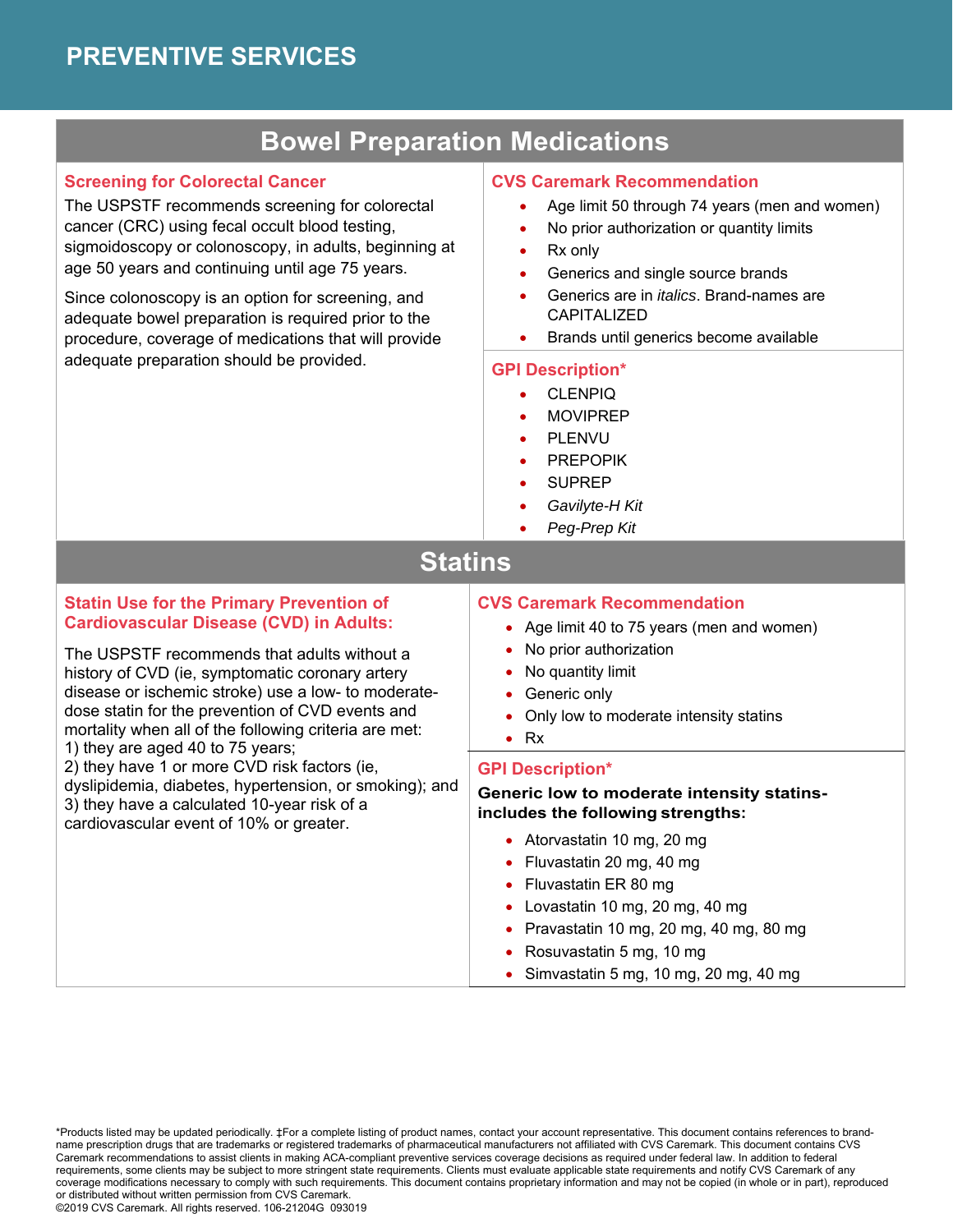

Interim Final Rules for Non-Grandfathered Group Health Plans and Health Insurance Issuers Coverage of Preventive Services under the Patient Protection and Affordable Care Act

### **Introduction**

On August 1, 2011, the Department of Health and Human Services (HHS) adopted Guidelines for Women's Preventive Services – including well-woman visits, support for breast feeding equipment, contraception and domestic violence screening – that will be covered without cost sharing in non-grandfathered health plan years starting on or after August 1, 2012. The guidelines were recommended by the independent Institute of Medicine (IOM) and based on scientific evidence.

# **Oral Contraceptives**

#### **The IOM Recommended as a Preventive Service for Women:**

The full range of U.S. Food and Drug Administration (FDA)-approved contraceptive methods, sterilization procedures and patient education and counseling for women with reproductive capacity. FDA-approved OTC contraceptive methods are also recommended if prescribed for a woman by her health care provider.1

CVS Caremark suggests a plan consider the following pharmacy-related recommendations when developing its coverage under these provisions.

CVS Caremark notes that previous HHS guidance enables plans to apply reasonable medical management techniques when developing Preventive Services coverage.

These Women's Health Preventive Services recommendations are an addendum to the initial CVS Caremark Preventive Services recommendations issued in October 2010.

1. Regardless of OTC status a prescription is required for coverage. Emergency contraception recommendation includes OTC products referenced in the IOM report.

#### **CVS Caremark Recommendation**

- Females or members capable of pregnancy
- Rx
- Generics and single source brands
- Brands until generics become available

#### **Product Description\***

Brand names in *italics* and in parentheses are for reference only. Only generics and single source brands are recommended for coverage without cost sharing. Brand names in (**BOLD/BLUE**) have no generic available and are recommended for coverage.

EE=Ethinyl Estradiol

#### **HIGH – DOSE MONOPHASIC PILLS**

- EE 50 mcg/Norgestrel 0.5 mg *(Ogestrel 0.5/50)*
- EE 50 mcg/Ethynodiol diacetate 1 mg *(Ethynodiol 1/50, Kelnor 1/50)*

#### **BIPHASIC PILLS**

 EE 20 mcg/Desogestrel 0.15 mg *(Azurette, Bekyree, Kariva, Mircette, Pimtrea, Simliya, Viorele)* 

\*Products listed may be updated periodically. ‡For a complete listing of product names, contact your account representative. This document contains references to brandname prescription drugs that are trademarks or registered trademarks of pharmaceutical manufacturers not affiliated with CVS Caremark. This document contains CVS Caremark recommendations to assist clients in making ACA-compliant preventive services coverage decisions as required under federal law. In addition to federal requirements, some clients may be subject to more stringent state requirements. Clients must evaluate applicable state requirements and notify CVS Caremark of any coverage modifications necessary to comply with such requirements. This document contains proprietary information and may not be copied (in whole or in part), reproduced or distributed without written permission from CVS Caremark.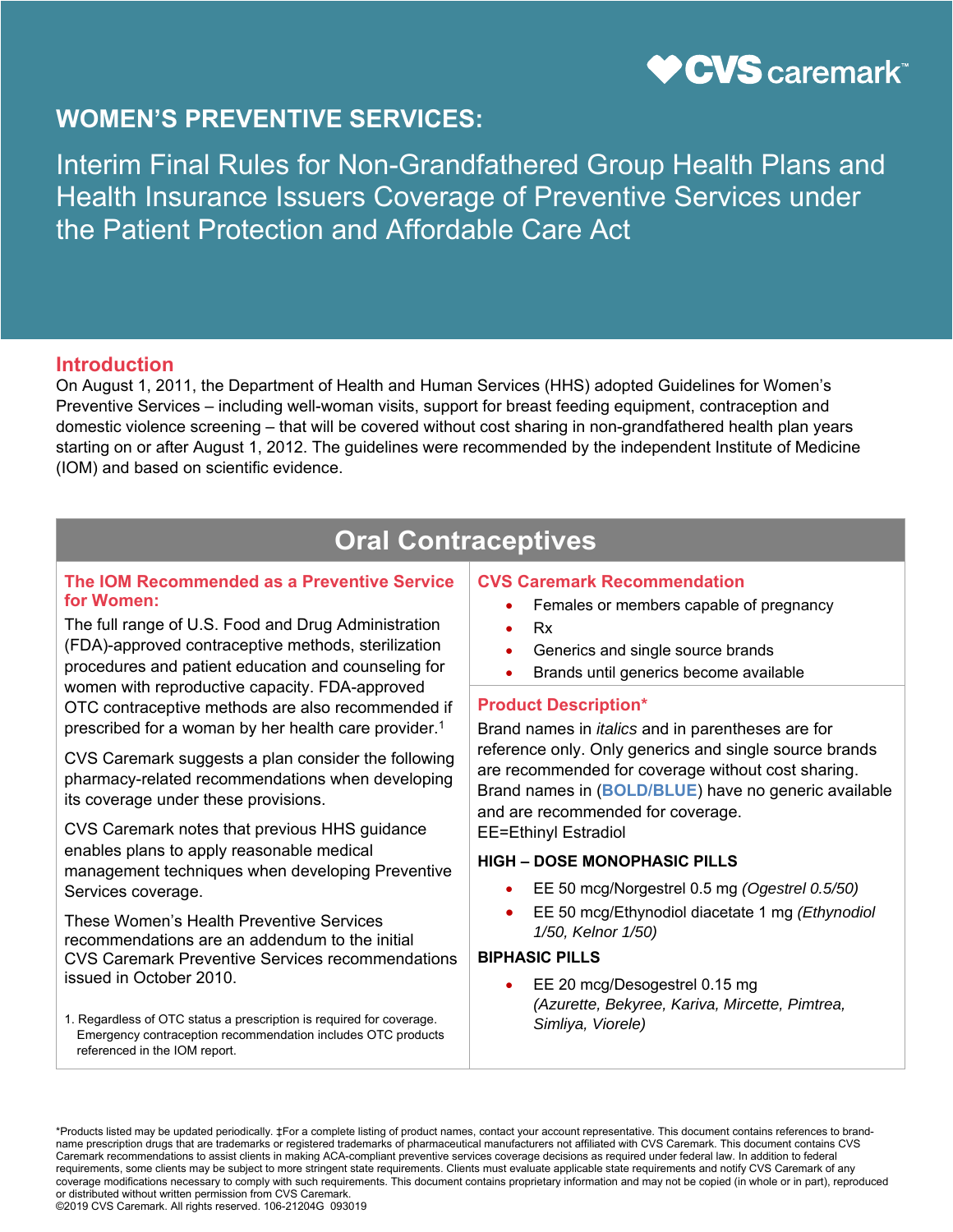| <b>Oral Contraceptives (cont.)</b>                                                                                                                                                                                                                                                                                                                                                                                                                                                                                                                                                                                                                                                                                                                                                                                                                                                                                                                                                                                                                                                                                                                                                                                                                                                                                                                                                                                                                                                                                                                                                                                                                                                                                                                                                                                                                                                      |
|-----------------------------------------------------------------------------------------------------------------------------------------------------------------------------------------------------------------------------------------------------------------------------------------------------------------------------------------------------------------------------------------------------------------------------------------------------------------------------------------------------------------------------------------------------------------------------------------------------------------------------------------------------------------------------------------------------------------------------------------------------------------------------------------------------------------------------------------------------------------------------------------------------------------------------------------------------------------------------------------------------------------------------------------------------------------------------------------------------------------------------------------------------------------------------------------------------------------------------------------------------------------------------------------------------------------------------------------------------------------------------------------------------------------------------------------------------------------------------------------------------------------------------------------------------------------------------------------------------------------------------------------------------------------------------------------------------------------------------------------------------------------------------------------------------------------------------------------------------------------------------------------|
| <b>LOW-DOSE MONOPHASIC PILLS</b>                                                                                                                                                                                                                                                                                                                                                                                                                                                                                                                                                                                                                                                                                                                                                                                                                                                                                                                                                                                                                                                                                                                                                                                                                                                                                                                                                                                                                                                                                                                                                                                                                                                                                                                                                                                                                                                        |
| • EE 20 mcg/Drospirenone 3 mg<br>(Gianvi, Jasmiel, Lo-Zumandimine, Loryna, Nikki, Yaz)<br>• EE 20 mcg/Drospirenone 3 mg + Calcium 0.451 mg (Beyaz)<br>• EE 20 mcg/Levonorgestrel 0.1 mg<br>(Afirmelle, Aubra, Aubra EQ, Aviane-28, Delyla, Falmina,<br>Larissia, Lessina, Lutera, Orsythia, Sronyx, Vienva)<br>• BALCOLTRA<br>(EE 20 mcg/Levonorgestrel 0.1 mg/FE)<br>• EE 20 mcg/Norethindrone 1 mg and/FE<br>(Aurovela 1/20, Aurovela 24 FE, Aurovela FE 1/20, Blisovi 24 FE,<br>Hailey 24 FE, Hailey FE 1/20, Junel 1/20, Junel 24 FE, Junel FE<br>1/20, Larin 1/20, Larin 24 FE, Larin FE 1/20, Loestrin 1/20-21,<br>Loestrin FE 1/20, Microgestin 1/20, Microgestin 24 FE,<br>Microgestin FE 1/20, Tarina FE 1/20, Tarina 24 FE, Tarina FE<br>1/20 EQ)<br>• EE 20 mcg/Norethindrone 1 mg/FE<br>(Melodetta 24 FE, Mibelas 24 FE, Minastrin 24 FE)<br>• TAYTULLA FE 1/20<br>(EE 20 mcg/Norethindrone 1 mg/FE)<br>• EE 25 mcg/Norethindrone 0.8 mg/FE<br>(Generess FE, Kaitlib FE, Layolis FE)<br>• EE 30 mcg/Levonorgestrel 0.15 mcg<br>(Altavera, Ayuna, Chateal, Chateal EQ, Kurvelo, Levora, Lillow,<br>Marlissa, Portia-28)<br>• EE 30 mcg/Norgestrel 0.03 mg<br>(Cryselle-28, Elinest, Low-Ogestrel)<br>• EE 30 mcg/Norethindrone acetate 1.5 mg and/FE<br>(Aurovela 1.5/30, Aurovela FE 1.5/30, Blisovi FE 1.5/30, Hailey<br>1.5/30, Junel 1.5/30, Junel FE 1.5/30, Larin 1.5/30, Loestrin<br>1.5/30 -21, Loestrin FE 1.5/30, Microgestrin 1.5/30, Microgestin<br>FE 1.5/30)<br>• EE 30 mcg/Desogestrel 0.15 mg<br>(Apri, Cyred, Cyred EQ, Emoquette, Enskyce, Isibloom, Juleber,<br>Kalliga, Reclipsen)<br>• EE 30 mcg/Drospirenone 3 mg<br>(Ocella, Syeda, Yasmin, Zarah, Zumandimine)<br>• EE 35 mcg/Ethynodiol diacetate 1 mg<br>(Kelnor 1/35, Zovia 1/35E)<br>• EE 35 mcg/Norgestimate 0.25 mg<br>(Estarylla, Femynor, Mili, Mono-linyah, Previfem, Sprintec,<br>Vylibra) |
| • EE 35 mcg/Norethindrone 0.4 mg and/FE<br>(Balziva-28, Briellyn, Philith, Vyfemla, Wymzya FE)                                                                                                                                                                                                                                                                                                                                                                                                                                                                                                                                                                                                                                                                                                                                                                                                                                                                                                                                                                                                                                                                                                                                                                                                                                                                                                                                                                                                                                                                                                                                                                                                                                                                                                                                                                                          |
| • EE 35 mcg/Norethindrone 0.5 mg<br>(Necon 0.5/35, Nortrel 0.5/35, Wera)                                                                                                                                                                                                                                                                                                                                                                                                                                                                                                                                                                                                                                                                                                                                                                                                                                                                                                                                                                                                                                                                                                                                                                                                                                                                                                                                                                                                                                                                                                                                                                                                                                                                                                                                                                                                                |
| • EE 35 mcg/Norethindrone 1 mg<br>(Alyacen 1/35, Cyclafem 1/35, Dasetta 1/35, Nortrel 1/35, Ortho-<br>Novum 1/35, Pirmella 1/35)                                                                                                                                                                                                                                                                                                                                                                                                                                                                                                                                                                                                                                                                                                                                                                                                                                                                                                                                                                                                                                                                                                                                                                                                                                                                                                                                                                                                                                                                                                                                                                                                                                                                                                                                                        |
| • EE 30 mcg/Drospirenone 3 mg + Calcium 0.451 mg<br>(Safyral, Tydemy)                                                                                                                                                                                                                                                                                                                                                                                                                                                                                                                                                                                                                                                                                                                                                                                                                                                                                                                                                                                                                                                                                                                                                                                                                                                                                                                                                                                                                                                                                                                                                                                                                                                                                                                                                                                                                   |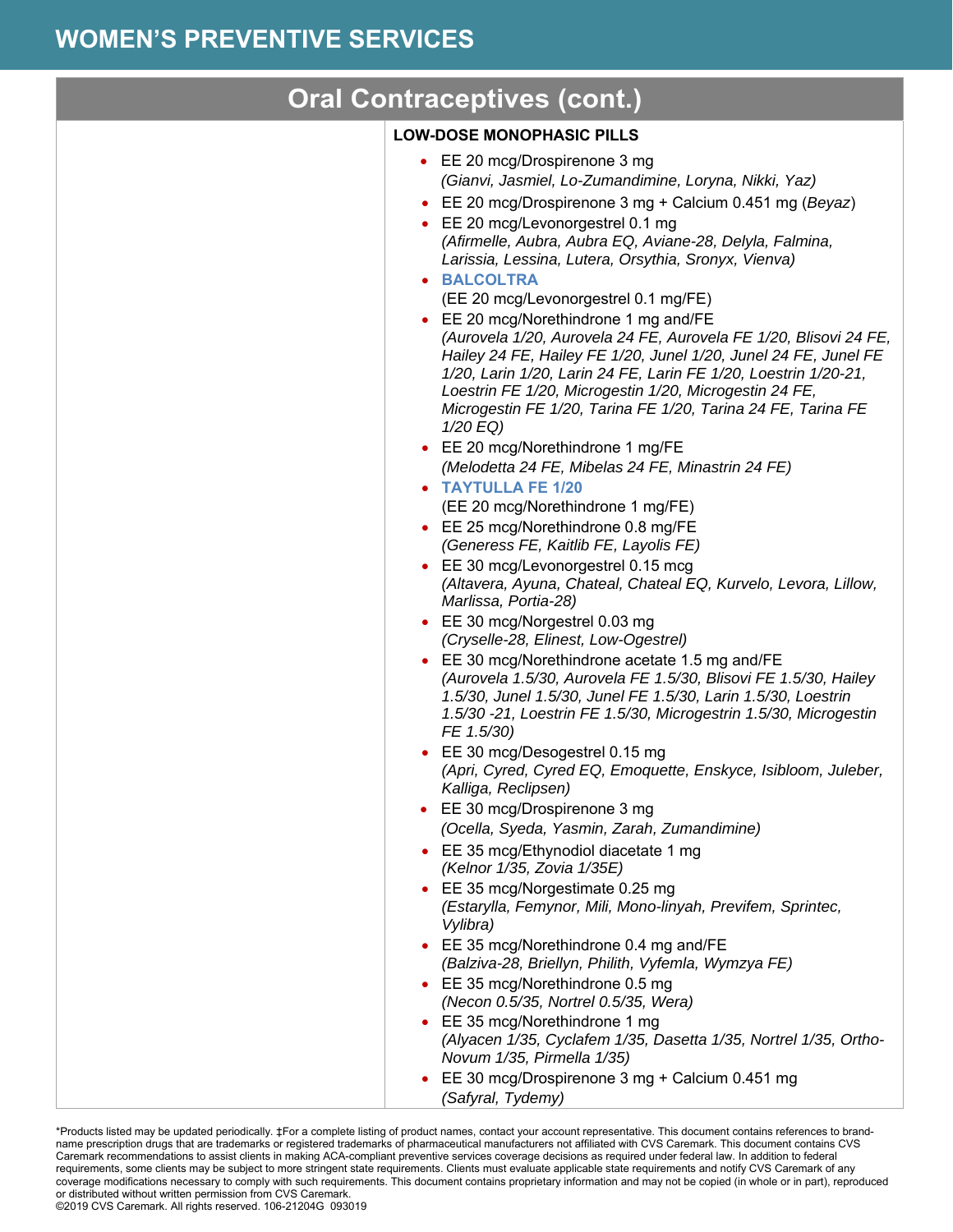| <b>Oral Contraceptives (cont.)</b> |                                                                                                                                                                                                                                                                                                                                                                                                                                                                                                                                                                                                                                                                                                                                                                                                    |  |
|------------------------------------|----------------------------------------------------------------------------------------------------------------------------------------------------------------------------------------------------------------------------------------------------------------------------------------------------------------------------------------------------------------------------------------------------------------------------------------------------------------------------------------------------------------------------------------------------------------------------------------------------------------------------------------------------------------------------------------------------------------------------------------------------------------------------------------------------|--|
|                                    | <b>TRIPHASIC PILLS</b>                                                                                                                                                                                                                                                                                                                                                                                                                                                                                                                                                                                                                                                                                                                                                                             |  |
|                                    | EE 20 mcg, 30 mcg, 35 mcg/Norethindrone 1 mg<br>(Estrostep FE, Tilia Fe, Tri-Legest FE)<br>EE 25 mcg/Norgestimate 0.18 mg, 0.215 mg, 0.25 mg<br>(Ortho Tri-Cyclen Lo, Tri-Lo Estarylla, Tri-Lo Marzia, Tri-Lo-Mili,<br>Tri-Lo-Sprintec, Tri-Vylibra Lo)<br>EE 25 mcg/Desogestrel 0.1 mg, 0.125, 0.15 mg<br>(Caziant, Velivet)<br>EE 30 mcg, 40 mcg, 30 mcg /Levonorgestrel 0.05 mg, 0.075<br>mg, 0.125 mg<br>(Enpresse, Levonest, Trivora)<br>EE 35 mcg/Norgestimate 0.18 mg, 0.215 mg, 0.25 mg<br>(Tri-Estarylla, Tri-Femynor, Tri-Linyah, Tri-Mili, TriNessa, Tri-<br>Previfem, Tri-Sprintec, Tri-Vylibra)<br>EE 35 mcg/Norethindrone 0.5 mg, 1 mg, 0.5 mg<br>(Aranelle, Leena)<br>EE 35 mcg/Norethindrone 0.5 mg, 0.75 mg, 1 mg<br>(Alyacen 7/7/7, Cyclafem 7/7/7, Dasetta7/7/7, Nortrel 7/7/7, |  |
|                                    | Ortho-Novum 7/7/7, Pirmella 7/7/7)                                                                                                                                                                                                                                                                                                                                                                                                                                                                                                                                                                                                                                                                                                                                                                 |  |
|                                    | <b>FOUR-PHASIC</b>                                                                                                                                                                                                                                                                                                                                                                                                                                                                                                                                                                                                                                                                                                                                                                                 |  |
|                                    | <b>NATAZIA</b><br>(Estradiol valerate/Dienogest)                                                                                                                                                                                                                                                                                                                                                                                                                                                                                                                                                                                                                                                                                                                                                   |  |
|                                    | <b>EXTENDED - CYCLE PILLS</b>                                                                                                                                                                                                                                                                                                                                                                                                                                                                                                                                                                                                                                                                                                                                                                      |  |
|                                    | EE 30 mcg/Levonorgestrel 0.15 mg<br>$\bullet$<br>(Introvale, Jolessa, Setlakin)<br>EE 30, 10 mcg/Levonorgestrel 0.15 mg<br>(Amethia, Ashlyna, Camrese, Daysee, Seasonique, Simpesse)<br>EE 20, 10 mcg/Levonorgestrel 0.1 mg<br>(Amethia Lo, Camrese Lo, LoSeasonique)<br><b>LO LOESTRIN FE</b><br>(EE 10 mcg/Norethindrone 1 mg)<br>EE 10, 20, 25, 30 mcg/Levonorgestrel 0.15 mg<br>(Fayosim, Quartette, Rivelsa)                                                                                                                                                                                                                                                                                                                                                                                  |  |
|                                    | <b>CONTINUOUS - CYCLE PILLS</b>                                                                                                                                                                                                                                                                                                                                                                                                                                                                                                                                                                                                                                                                                                                                                                    |  |
|                                    | EE 20 mcg/Levonorgestrel 90 mcg (Amethyst)                                                                                                                                                                                                                                                                                                                                                                                                                                                                                                                                                                                                                                                                                                                                                         |  |
|                                    | PROGESTIN-ONLY PILLS "Mini-Pills"                                                                                                                                                                                                                                                                                                                                                                                                                                                                                                                                                                                                                                                                                                                                                                  |  |
|                                    | <b>SLYND</b><br>(Drospirenone 4 mg)<br>Norethindrone 0.35 mg<br>(Camila, Deblitane, Errin, Heather, Incassia, Jencycla, Lyza,<br>Nora-BE, Norlyda, Norlyroc, Ortho Micronor, Sharobel, Tulana)                                                                                                                                                                                                                                                                                                                                                                                                                                                                                                                                                                                                     |  |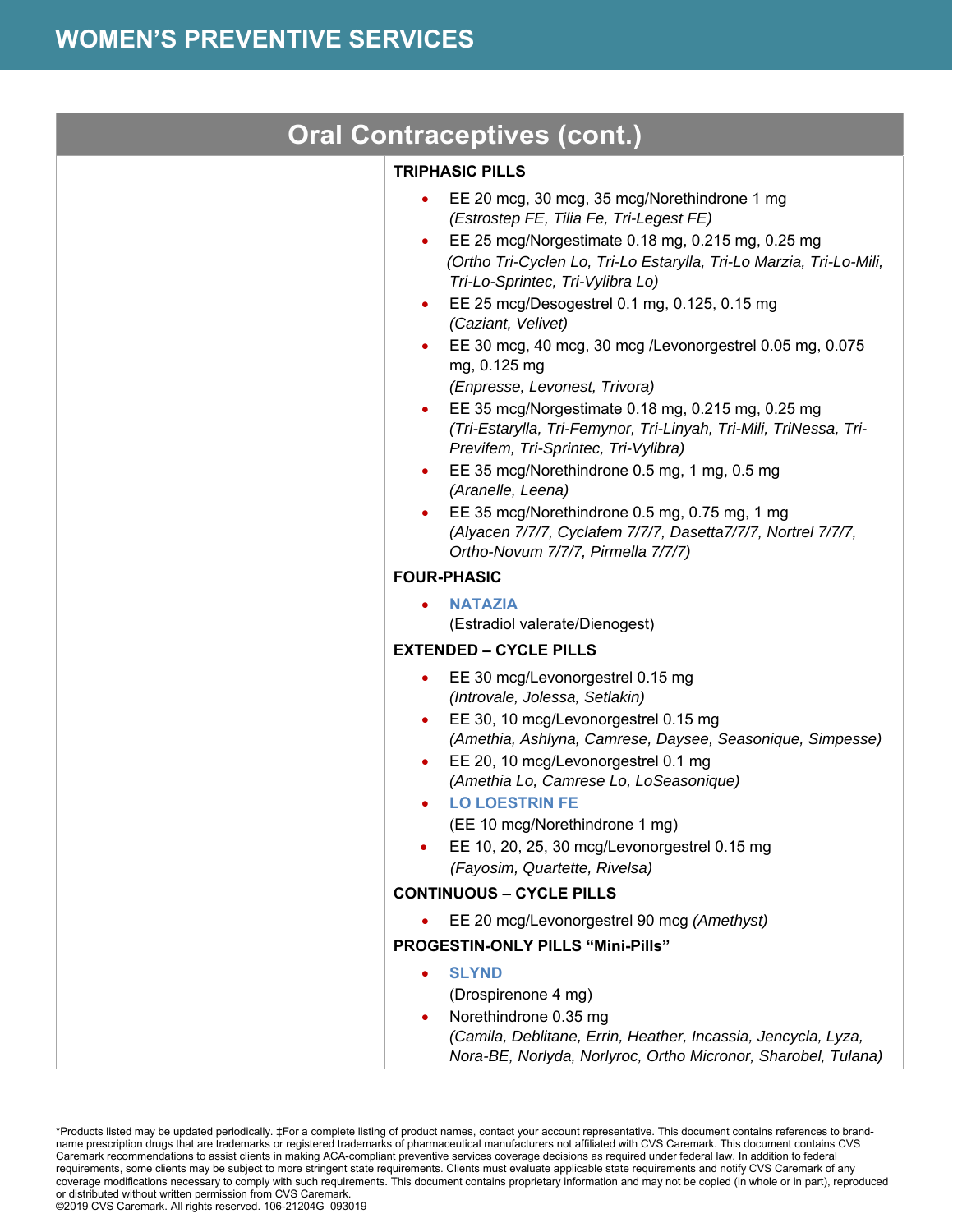# **Emergency Contraceptives**

### **The IOM Recommended as a Preventive Service for Women:**

The full range of FDA-approved contraceptive methods, sterilization procedures and patient education and counseling for women with reproductive capacity. FDA-approved OTC contraceptive methods are also recommended if prescribed for a woman by her health care provider.<sup>1</sup>

CVS Caremark suggests a plan consider the following pharmacy-related recommendations when developing its coverage under these provisions.

CVS Caremark notes that previous HHS guidance enables plans to apply reasonable medical management techniques when developing Preventive Services coverage.

These Women's Health Preventive Services recommendations are an addendum to the initial CVS Caremark Preventive Services recommendations issued in October 2010.

1. Regardless of OTC status a prescription is required for coverage. Emergency contraception recommendation includes OTC products referenced in the IOM report.

### **CVS Caremark Recommendation**

- Females or members capable of pregnancy
- Rx
- OTCs (requires a prescription)

## **Product Description\***

Brand names in *italics* and in parentheses are for reference only. Only generics and single source brands are recommended for coverage without cost-sharing. Brand names in (**BOLD/BLUE**) have no generic available and are recommended for coverage.

**ELLA** 

(Ulipristal 30 mg tablet) (progesterone receptor modulator)

 Levonorgestrel 1.5 mg tablet *(Aftera, Plan B, Econtra EZ, Econtra OS, My Choice, My Way, New Day, Opcicon, Option 2, Preventeza, Take Action, React)*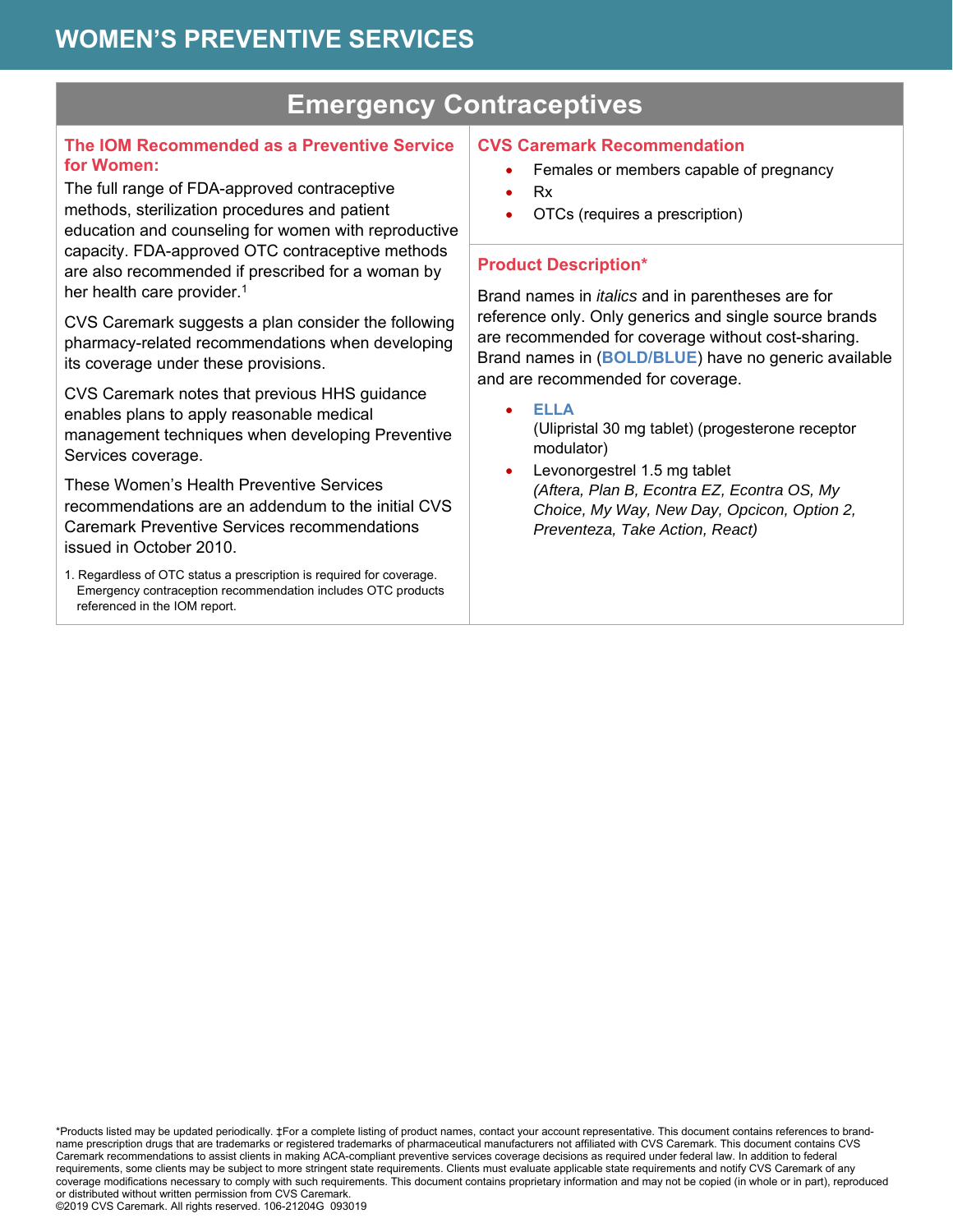# **Injectables**

### **The IOM Recommended as a Preventive Service for Women:**

The full range of FDA-approved contraceptive methods, sterilization procedures and patient education and counseling for women with reproductive capacity. FDA-approved OTC contraceptive methods are also recommended if prescribed for a woman by her health care provider.<sup>1</sup>

CVS Caremark suggests a plan consider the following pharmacy-related recommendations when developing its coverage under these provisions.

CVS Caremark notes that previous HHS guidance enables plans to apply reasonable medical management techniques when developing Preventive Services coverage.

These Women's Health Preventive Services recommendations are an addendum to the initial CVS Caremark Preventive Services recommendations issued in October 2010.

1. Regardless of OTC status a prescription is required for coverage. Emergency contraception recommendation includes OTC products referenced in the IOM report.

### **CVS Caremark Recommendation**

- Females or members capable of pregnancy
- Quantity limit (1 injection/75 days) or (4 injections/300 days)
- Rx
- Brands until generics become available

### **Product Description\***

Brand names in *italics* and in parenthesis are for reference only. Only generics and single source brands are recommended for coverage without cost sharing. Brand names in (**BOLD/BLUE**) have no generic available and are recommended for coverage.

- **DEPO-SUBQ-PROVERA 104**  (Medroxyprogesterone acetate 104 mg SQ X q3 months)
- Medroxyprogesterone acetate 150 mg IM x q3 months *(Depo-Provera)*

\*Products listed may be updated periodically. ‡For a complete listing of product names, contact your account representative. This document contains references to brandname prescription drugs that are trademarks or registered trademarks of pharmaceutical manufacturers not affiliated with CVS Caremark. This document contains CVS Caremark recommendations to assist clients in making ACA-compliant preventive services coverage decisions as required under federal law. In addition to federal requirements, some clients may be subject to more stringent state requirements. Clients must evaluate applicable state requirements and notify CVS Caremark of any coverage modifications necessary to comply with such requirements. This document contains proprietary information and may not be copied (in whole or in part), reproduced or distributed without written permission from CVS Caremark.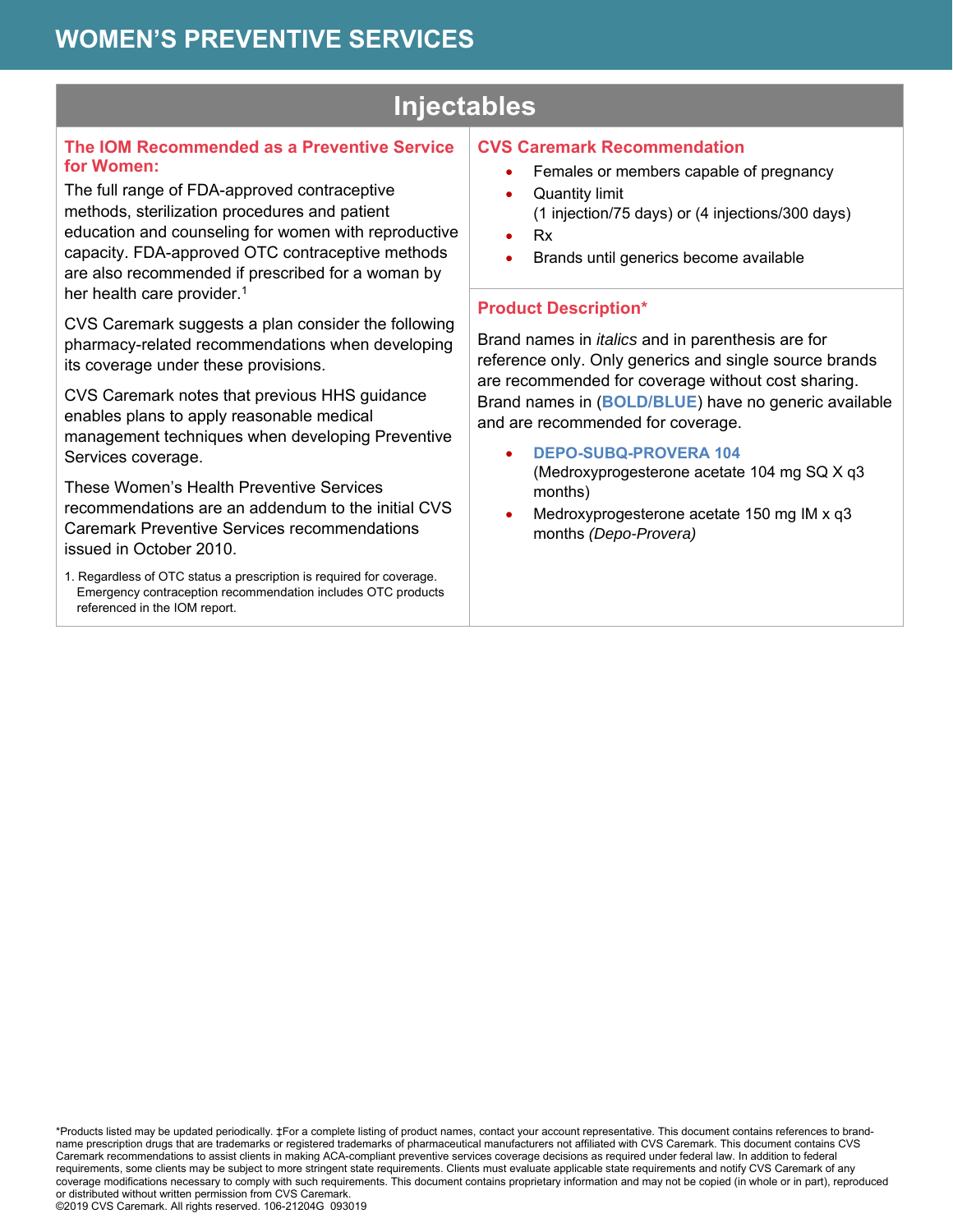## **Miscellaneous – Intrauterine Devices, Subdermal Rods & Vaginal Rings**

#### **The IOM Recommended as a Preventive Service for Women:**

The full range of FDA-approved contraceptive methods, sterilization procedures and patient education and counseling for women with reproductive capacity. FDA-approved OTC contraceptive methods are also recommended if prescribed for a woman by her health care provider.<sup>1</sup>

CVS Caremark suggests a plan consider the following pharmacy-related recommendations when developing its coverage under these provisions.

CVS Caremark notes that previous HHS guidance enables plans to apply reasonable medical management techniques when developing Preventive Services coverage.

These Women's Health Preventive Services recommendations are an addendum to the initial CVS Caremark Preventive Services recommendations issued in October 2010.

1. Regardless of OTC status a prescription is required for coverage. Emergency contraception recommendation includes OTC products referenced in the IOM report.

#### **CVS Caremark Recommendation**

- Females or members capable of pregnancy
- Rx
- Plans may choose to cover these items under the medical or pharmacy benefit
- Quantity Limits
	- Sub-dermal Rod (1/300 days)
	- Intrauterine Device (IUD) (1/300 days)
	- Vaginal Ring (13/300 days)
	- Vaginal System (1/300 days)

#### **Product Description\***

Brand names in *italics* and in parentheses are for reference only. Only generics and single source brands are recommended for coverage without cost sharing. Brand names in (**BOLD/BLUE**) have no generic available and are recommended for coverage.

- **NEXPLANON** Subdermal Rod (Etonogestrel 68 mg – release rate varies over time)
- **ANNOVERA** Vaginal System (Ethinyl estradiol 17.4 mg/Segesterone acetate 103 mg)
- **NUVARING** Vaginal Ring (Ethinyl estradiol 15 mcg/Etonogestrel 120 mcg)
- **MIRENA**  IUD
	- (Levonorgestrel 20 mcg/day)
- **PARAGARD T 380A**  IUD
	- (Copper 309 mg/day)
- **SKYLA** IUD (Levonorgestrel 13.5 mcg/day)
- **LILETTA**  IUD (Levonorgestrel 18.6 mcg/day)
- **KYLEENA**  IUD (Levonorgestrel 19.5 mcg/day)

\*Products listed may be updated periodically. ‡For a complete listing of product names, contact your account representative. This document contains references to brandname prescription drugs that are trademarks or registered trademarks of pharmaceutical manufacturers not affiliated with CVS Caremark. This document contains CVS Caremark recommendations to assist clients in making ACA-compliant preventive services coverage decisions as required under federal law. In addition to federal requirements, some clients may be subject to more stringent state requirements. Clients must evaluate applicable state requirements and notify CVS Caremark of any coverage modifications necessary to comply with such requirements. This document contains proprietary information and may not be copied (in whole or in part), reproduced or distributed without written permission from CVS Caremark.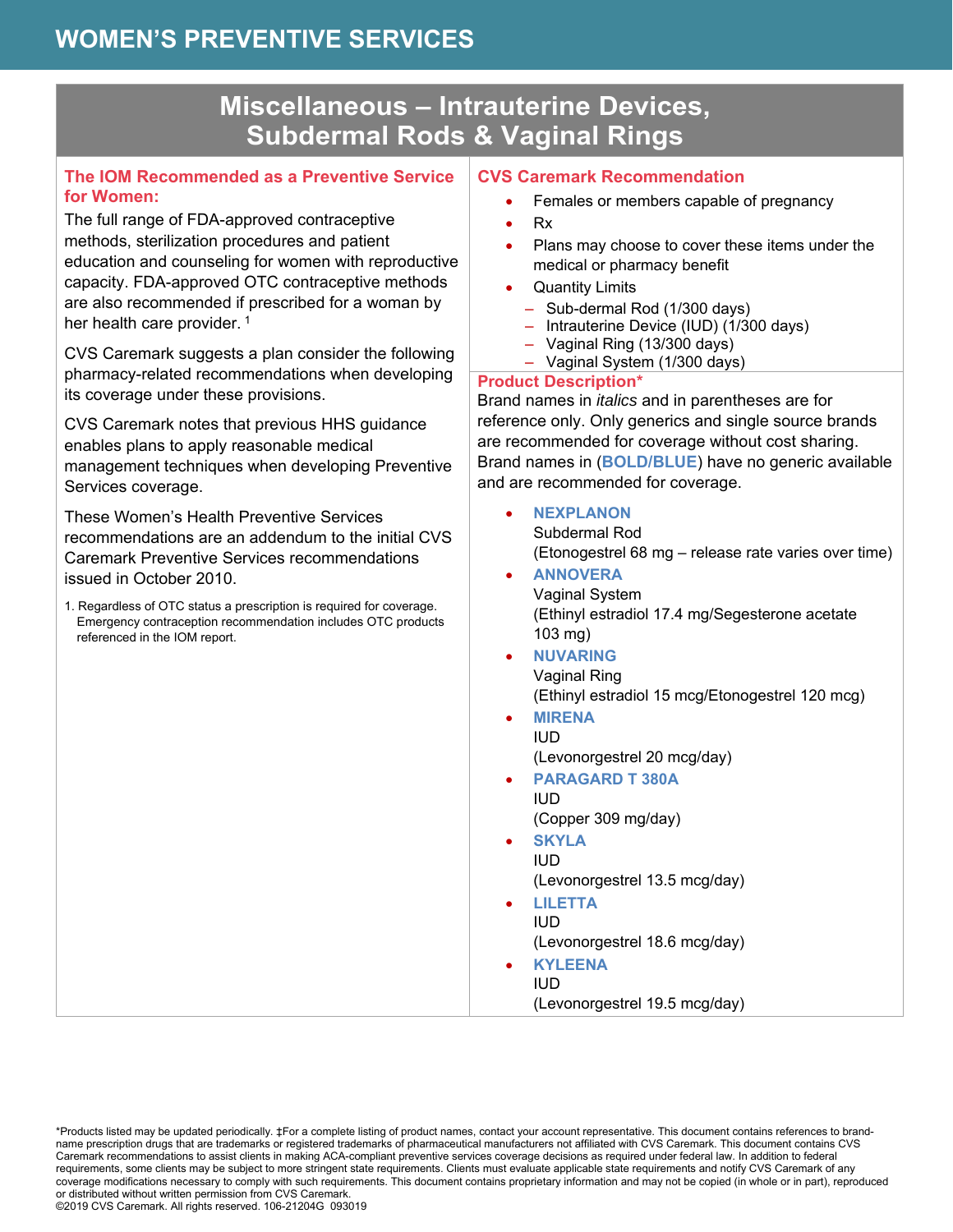| <b>Transdermal Patch</b>                                                                                                                                                                                           |                                                                                                                                                                                                                                                                                                                          |  |
|--------------------------------------------------------------------------------------------------------------------------------------------------------------------------------------------------------------------|--------------------------------------------------------------------------------------------------------------------------------------------------------------------------------------------------------------------------------------------------------------------------------------------------------------------------|--|
| The IOM Recommended as a Preventive Service<br>for Women:<br>The full range of FDA-approved contraceptive<br>methods, sterilization procedures and patient<br>education and counseling for women with reproductive | <b>CVS Caremark Recommendation</b><br>Females or members capable of pregnancy<br><b>Rx</b><br><b>Product Description*</b>                                                                                                                                                                                                |  |
| capacity. FDA-approved OTC contraceptive methods<br>are also recommended if prescribed for a woman by<br>her health care provider. <sup>1</sup>                                                                    | Brand names in <i>italics</i> and in parentheses are for<br>reference only. Only generics and single source brands<br>are recommended for coverage without cost sharing.<br>Brand names in (BOLD/BLUE) have no generic available<br>and are recommended for coverage.<br>Ethinyl estradiol 35 mcg/Norelgestromin 150 mcg |  |
| CVS Caremark suggests a plan consider the following<br>pharmacy-related recommendations when developing<br>its coverage under these provisions.                                                                    |                                                                                                                                                                                                                                                                                                                          |  |
| CVS Caremark notes that previous HHS guidance<br>enables plans to apply reasonable medical<br>management techniques when developing Preventive<br>Services coverage.                                               | (Xulane)                                                                                                                                                                                                                                                                                                                 |  |
| These Women's Health Preventive Services<br>recommendations are an addendum to the initial CVS<br><b>Caremark Preventive Services recommendations</b><br>issued in October 2010.                                   |                                                                                                                                                                                                                                                                                                                          |  |
| 1. Regardless of OTC status a prescription is required for coverage.<br>Emergency contraception recommendation includes OTC products<br>referenced in the IOM report.                                              |                                                                                                                                                                                                                                                                                                                          |  |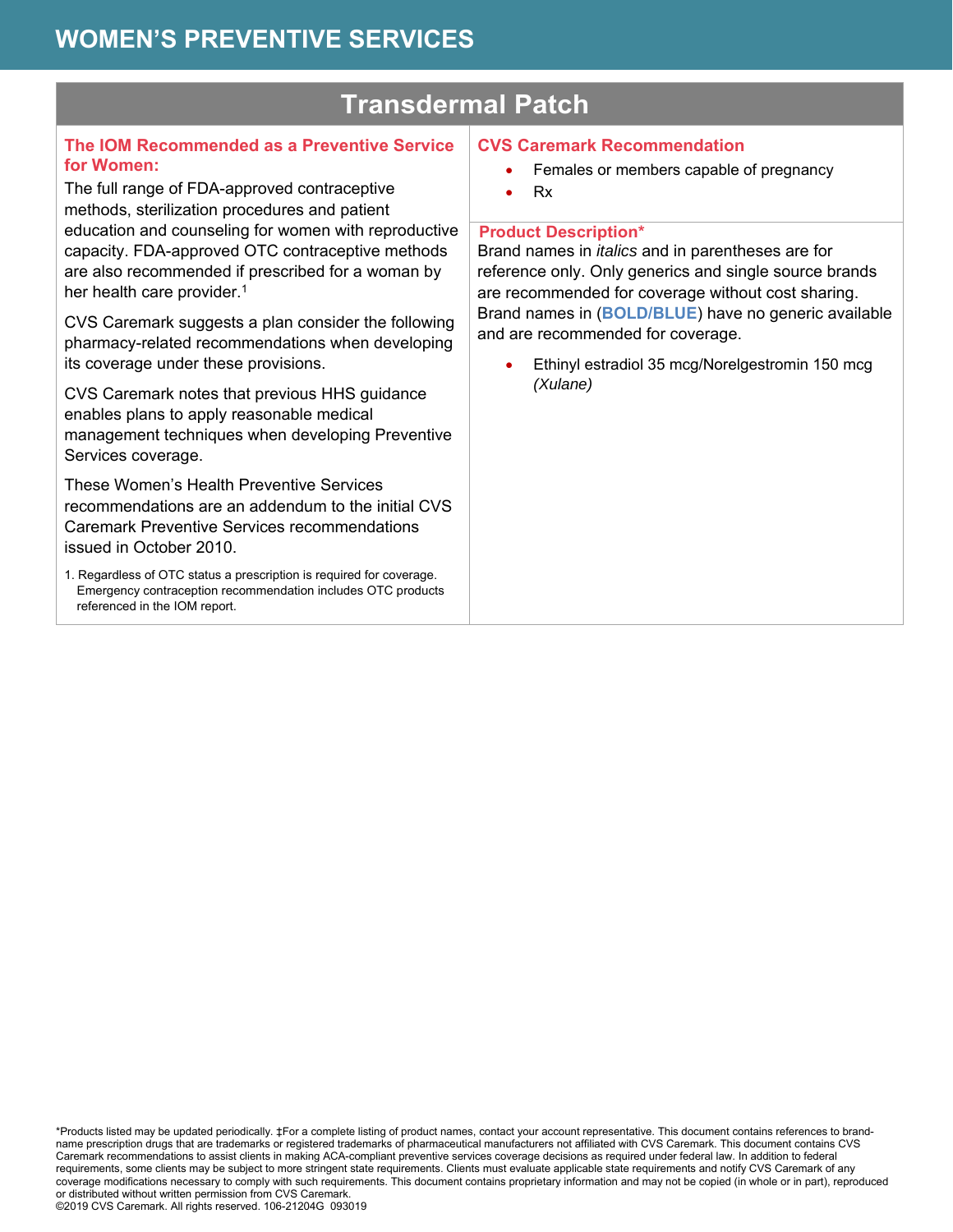## **Barrier Methods**

### **The IOM Recommended as a Preventive Service for Women:**

The full range of FDA-approved contraceptive methods, sterilization procedures and patient education and counseling for women with reproductive capacity. FDA-approved OTC contraceptive methods are also recommended if prescribed for a woman by her health care provider.<sup>1</sup>

CVS Caremark suggests a plan consider the following pharmacy-related recommendations when developing its coverage under these provisions.

CVS Caremark notes that previous HHS guidance enables plans to apply reasonable medical management techniques when developing Preventive Services coverage.

These Women's Health Preventive Services recommendations are an addendum to the initial CVS Caremark Preventive Services recommendations issued in October 2010.

1. Regardless of OTC status a prescription is required for coverage. Emergency contraception recommendation includes OTC products referenced in the IOM report.

## **CVS Caremark Recommendation**

- Females or members capable of pregnancy
- Quantity Limit (1/300 days)
- Rx

#### **Product Description\***

Brand names in *italics* and in parentheses are for reference only. Only generics and single source brands are recommended for coverage without cost sharing. Brand names in (**BOLD/BLUE**) have no generic available and are recommended for coverage.

- Diaphragms
	- **MILEX WIDE-SEAL**
	- **OMNIFLEX COIL SPRING SILICONE**  – **CAYA**
- Cervical Caps
- **FEMCAP**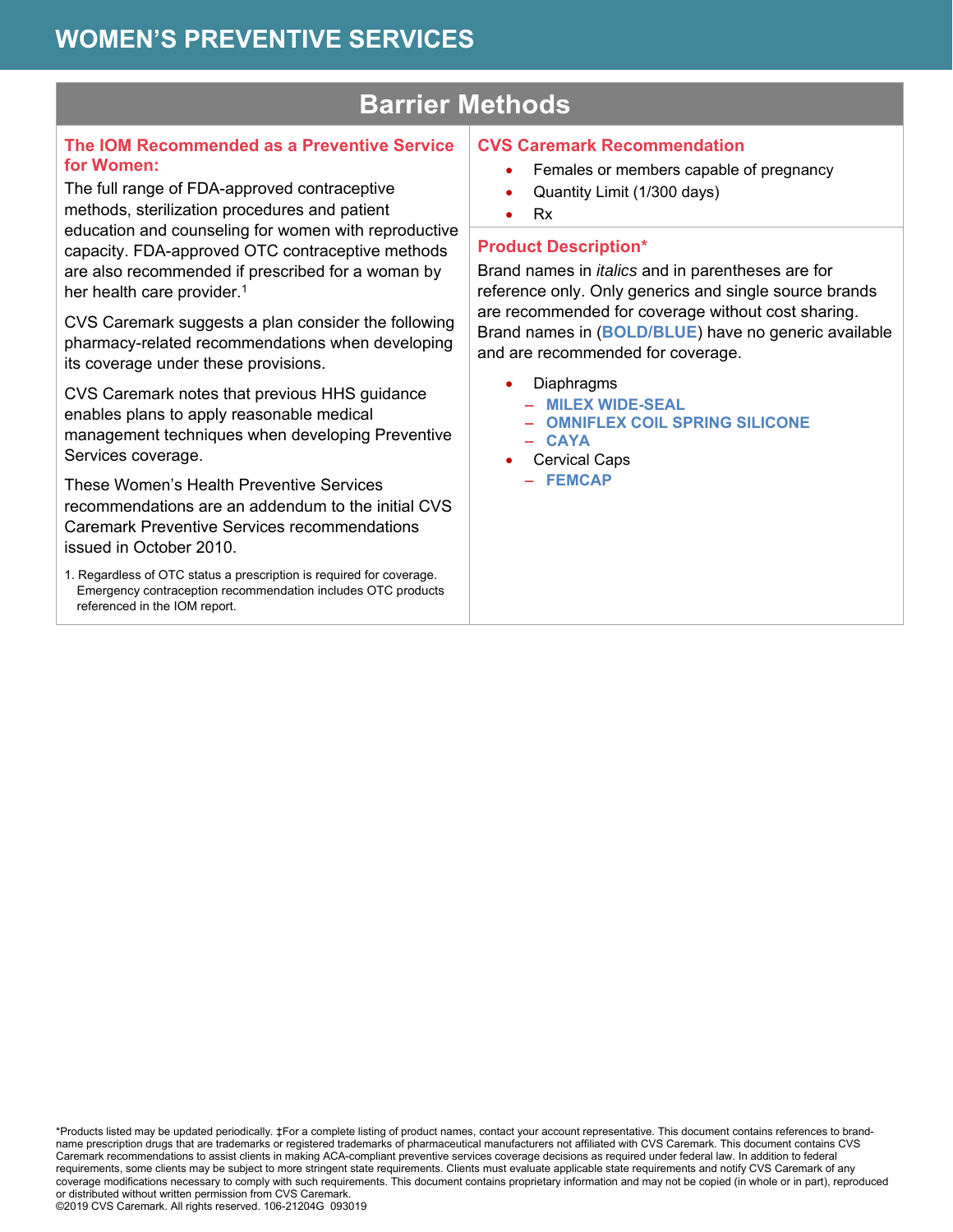# **OTC - Contraceptives**

### **The IOM Recommended as a Preventive Service for Women:**

The full range of FDA-approved contraceptive methods, sterilization procedures, and patient education and counseling for women with reproductive capacity. FDA-approved OTC contraceptive methods are also recommended if prescribed for a woman by her health care provider.<sup>1</sup>

CVS Caremark suggests a plan consider the following pharmacy-related recommendations when developing its coverage under these provisions.

CVS Caremark notes that previous HHS guidance enables plans to apply reasonable medical management techniques when developing Preventive Services coverage.

These Women's Health Preventive Services recommendations are an addendum to the initial CVS Caremark Preventive Services recommendations issued in October 2010.

1. Regardless of OTC status a prescription is required for coverage. Emergency contraception recommendation includes OTC products referenced in the IOM report.

## **CVS Caremark Recommendation**

- Females or members capable of pregnancy
- OTC (requires prescription)

### **Product Description\***

Brand names in *italics* and in parentheses are for reference only. Only generics and single source brands are recommended for coverage without cost sharing. Brand names in (**BOLD/BLUE**) have no generic available and are recommended for coverage.

Female Condoms

– **FC-2** 

- Vaginal Sponge
- **TODAY (Nonoxynol-9)**
- Spermicides
	- Nonoxynol-9 Gel 4% (*Conceptrol Gel 4%, VCF Vaginal Contraceptive Gel*)
	- **ENCARE VAGINAL SUPPOSITORIES**
	- **GYNOL II GEL 3%**
	- **SHUR-SEAL GEL 2%**
	- **VCF VAGINAL FILM 28%**
	- **VCF VAGINAL FOAM 12.5%**

# **Primary Prevention of Breast Cancer**

#### **Medications for Risk Reduction of Primary Breast Cancer in Women:**

The USPSTF recommends that clinicians engage in shared, informed decision-making with women who are at increased risk for breast cancer, about medications to reduce their risk. For women who are at increased risk for breast cancer and at low risk for adverse medication effects, clinicians should offer to prescribe risk-reducing medications, such as tamoxifen or raloxifene.

### **CVS Caremark Recommendation**

- Females or members at increased risk of breast cancer
- Age limit ≥ 35
- No prior authorization<sup>2</sup>
- Generic only

#### Rx

2. May be subject to certification process.

#### **GPI Description\***

- Raloxifene HCl tab 60 mg
- Tamoxifen citrate tab 10 mg (base equiv) & 20 mg (base equiv)